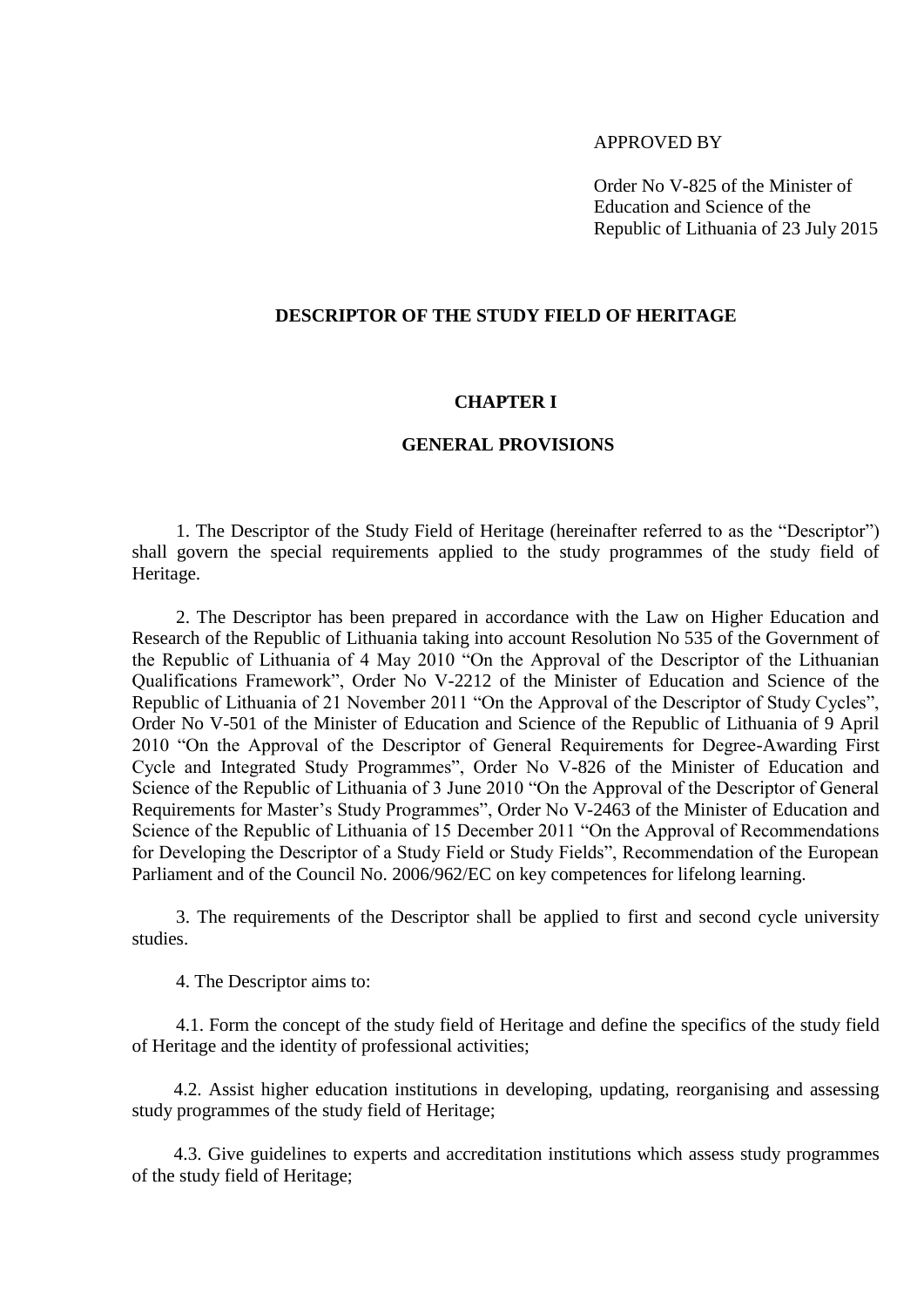4.4. Inform the academic community, employers and other stakeholders about the knowledge, abilities and their levels acquired during studies of the study field of Heritage;

4.5. Facilitate international recognition of qualifications and contribute to updating the system for qualification improvement of heritage protection professionals.

5. The Descriptor shall apply to the following branches of the study field of Heritage: Theory of Heritage and Heritage Protection.

6. Upon completion of the studies of the study field of Heritage, a higher education qualification shall be acquired:

6.1. Upon completion of first cycle university studies, a Bachelor's degree in Heritage shall be awarded by issuing a Bachelor's diploma by a higher education institution;

6.2. Upon completion of second cycle university studies, a Master's degree in Heritage shall be awarded by issuing a Master's diploma by a higher education institution.

7. First and second cycle studies of the study field of Heritage may be organised on a full-time and part-time basis.

8. The study field of Heritage may be minor in first cycle study programmes.

9. General admission requirements shall be the following:

9.1. Persons with at least secondary education shall be enrolled in first cycle study programmes of the study field of Heritage in an admission contest, taking into account their learning outcomes, entrance examinations or other criteria established by a higher education institution. Higher education institutions shall establish a list of competitive subjects by field of study and principles for the award of contest points, the lowest possible entrance grade and other criteria, having received the assessment of student representation, and publish them no later than 2 years preceding the start of the school year;

9.2. Higher education institutions should enrol in second cycle studies persons who hold at least a Bachelor's degree in Heritage studies or other studies in the area of Humanities or Social Sciences, with regard to their learning outcomes and the procedure set by a higher education institution. Persons should have achieved such learning outcomes during first cycle studies that ensure their readiness to participate in second cycle study programmes of the study field of Heritage;

9.3. The awarded Bachelor's degree corresponds to the sixth level of the Lithuanian Qualifications Framework and the European Qualifications Framework for Lifelong Learning respectively, whereas a Master's degree corresponds to the seventh level of the Lithuanian Qualifications Framework and the European Qualifications Framework for Lifelong Learning respectively.

# **CHAPTER II**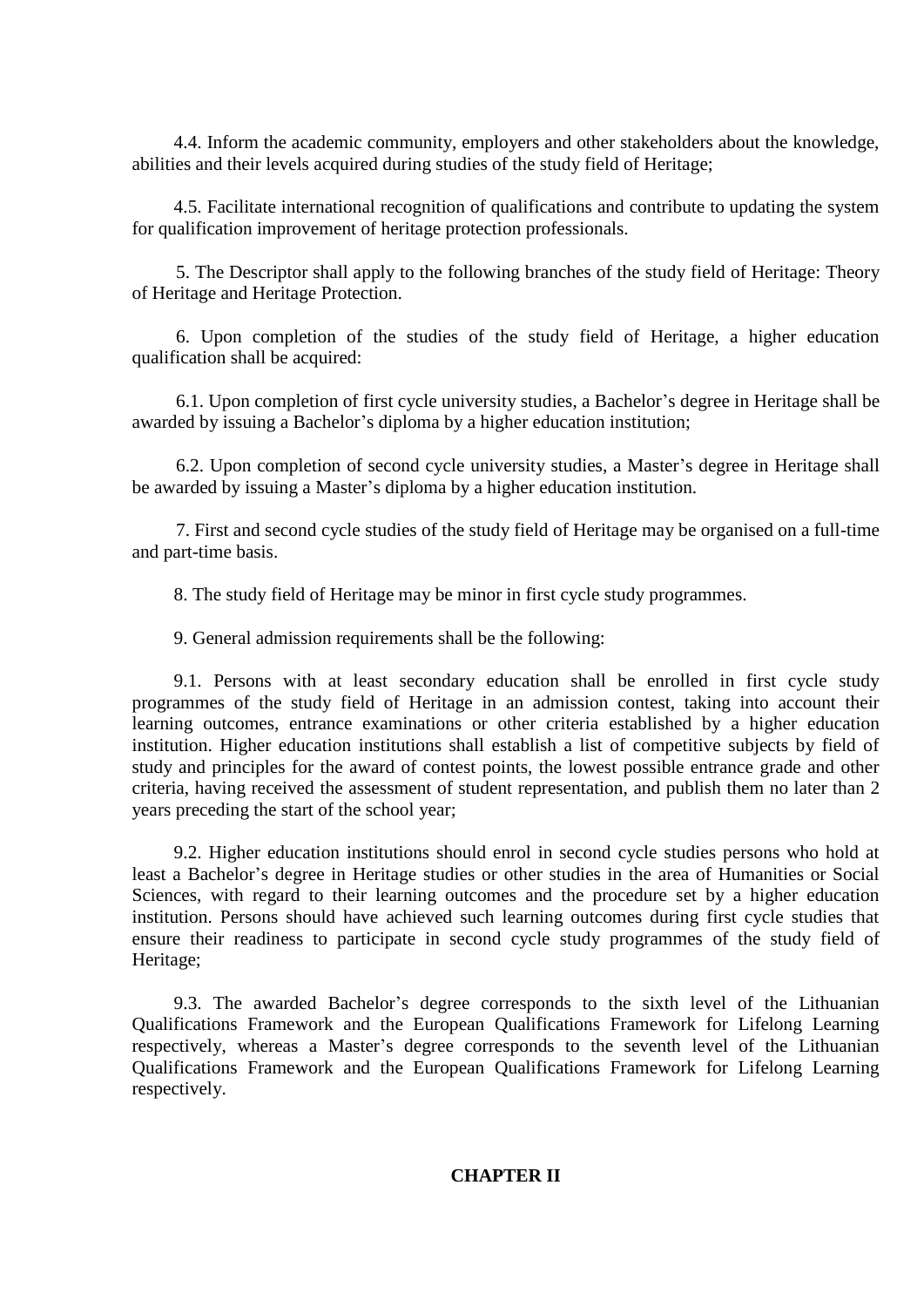### **CONCEPT AND SCOPE OF THE STUDY FIELD**

10. Heritage is the foundation of cultural, national and civic identity of society. It reinforces social consciousness and cohesion and is important for the formation of the basis and value orientation of national and political community; it is also one of the key prerequisites for the cultural development and improvement of life quality of an individual. Heritage studies contribute to the cognition, dissemination, preservation of Lithuanian heritage, its use for relevant needs and conveyance to future generations.

11. The object of Heritage studies is cultural and natural, tangible and intangible heritage, its patrimonialisation, protection, conveyance and role in society. Heritage is very diverse and its definition is constantly changing; therefore, Heritage studies cover a wide range of interdisciplinary theoretical and practical knowledge.

12. Heritage studies are based on Humanities and Social Sciences. They cover fundamental and applied heritage research (except for destructive research), heritage treatment research, as well as theories, methods and practice (except for maintenance operations of heritage protection) related to heritage protection, conveyance and other activities, the object whereof is heritage or which exerts impact on heritage.

13. Heritage studies are integrally related to the areas of culture, politics, economics and other areas of social life; therefore, they focus on cultural, political, economic, social, institutional, educational and other aspects of heritage.

14. The theory of heritage, heritage protection and heritage research are attributed to the study field of Heritage. Heritage research may be a separate branch of Heritage studies.

15. Heritage studies cover a wide field of practical activities related to heritage research, protection, conveyance, education, etc., as well as the planning, organisation and implementation of these activities (except for destructive research and maintenance operations of heritage protection), critical evaluation, submission of respective proposals, etc.

16. Developers of study programmes of the study field of Heritage are recommended to refer to the latest knowledge, achievements and theory of related sciences, international heritage protection (UNESCO, ICOMOS, ICCROM, IUCN, ICOM, other institutions) experience, recommendations and practice, as well as the best practice of foreign and national heritage protection. The content of study programmes shall also focus on relevant needs of society.

17. Heritage studies shall develop the following abilities:

17.1. General abilities: ability to autonomously work, study and improve; communicate and cooperate, work in a team; efficiently organise their own and their colleagues' activities; purposefully work; critically, self-critically and creatively think; flexibly and creatively respond to the changes and problems of professional activities; work in the changing sociocultural environment; understand and evaluate multiculturalism; perceive moral responsibility for their activities and decisions made;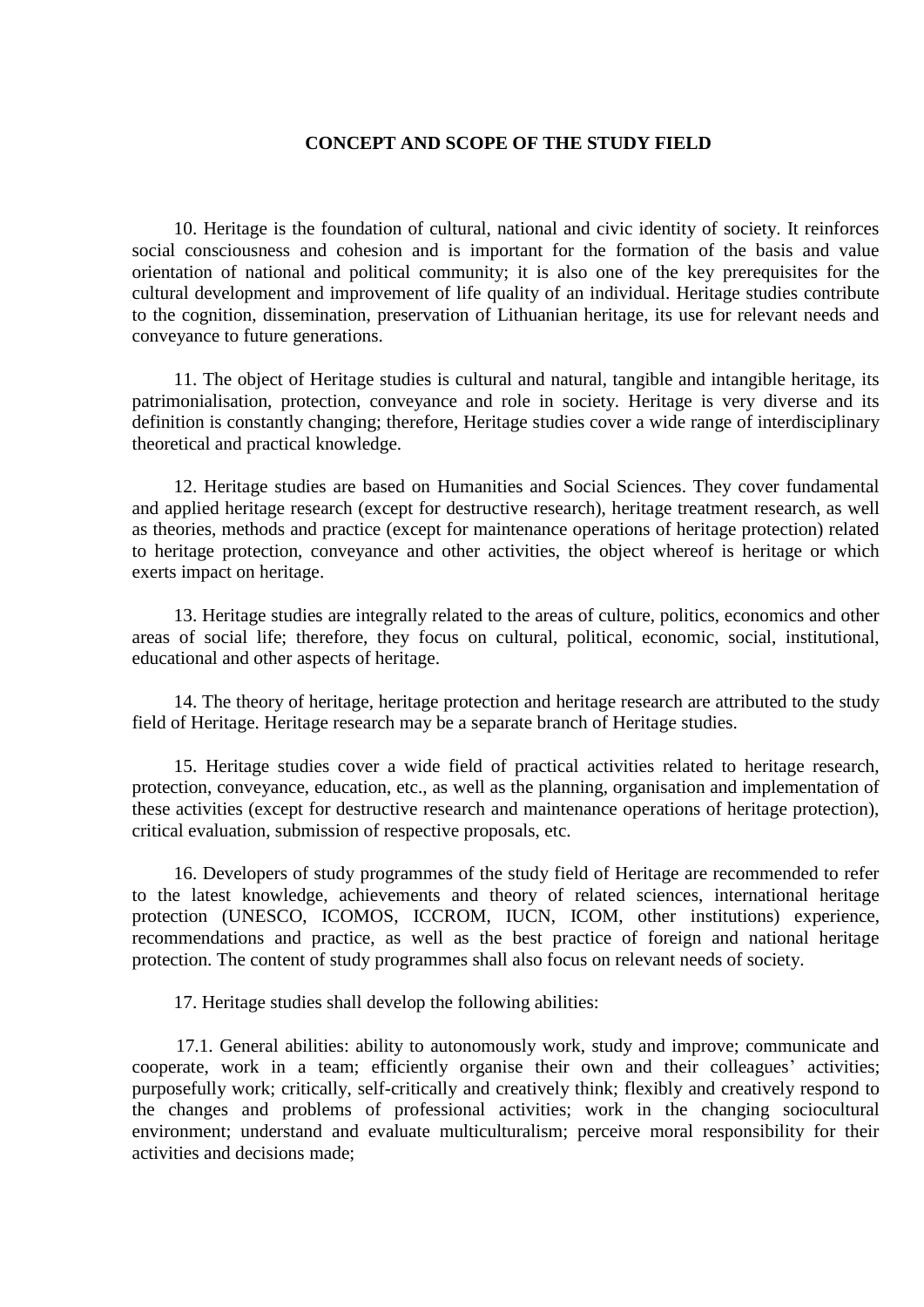17.2. Cross-area abilities: ability to apply the underlying knowledge of Humanities and Social Sciences related to heritage in the research of heritage objects, phenomena and processes;

17.3. Interdisciplinary abilities: ability to understand and apply the knowledge of related study fields (History, Archaeology, Art Criticism, etc.) in various heritage related practical activities; as well as ability to use information technologies, apply knowledge of communication, management, and foreign language.

18. Study programmes of the study field of Heritage shall train heritage protection professionals, heritage researchers and other professionals working in heritage related areas.

19. The professional activities of a heritage protection professional and a heritage researcher shall be perceived as heritage research (analysis, criticism, evaluation, etc.) and/or heritage management, administration, conveyance and impact on heritage protection processes.

20. The nature of professional activities of a heritage protection professional and a heritage researcher: heritage historian, heritage theoretician, heritage analyst, heritage expert, heritage administrator.

21. Graduates of Heritage study programmes may occupy various positions in the areas of cultural heritage, science, culture, art, education, mass media, cultural and art policy, business, tourism, cultural and creative industries or other areas.

#### **CHAPTER III**

### **GENERAL AND SPECIAL LEARNING OUTCOMES**

22. Heritage studies are based on different sciences; therefore, students of study programmes of the study field of Heritage shall be provided with opportunities to acquire knowledge and abilities allowing them to perceive the diversity of heritage concepts, the importance of fundamental and applied scientific research, theory and practice interrelationship, integrity with other areas of social life, and to acquire the specialisation of the specific area of Heritage studies (e.g. heritage research, heritage theory, heritage administration, heritage conveyance, etc.).

23. This chapter presents the underlying intended learning outcomes of the study field of Heritage; however, they are not a detailed specification of the content of a study programme or study subjects (modules).

24. Graduates of first cycle university studies will have achieved the following learning outcomes:

24.1. Knowledge and its application:

24.1.1. Knowledge and understanding of the phenomena of heritage and heritage protection, ability to describe them, knowledge of the problem issues of their research; knowledge and understanding of professional terminology;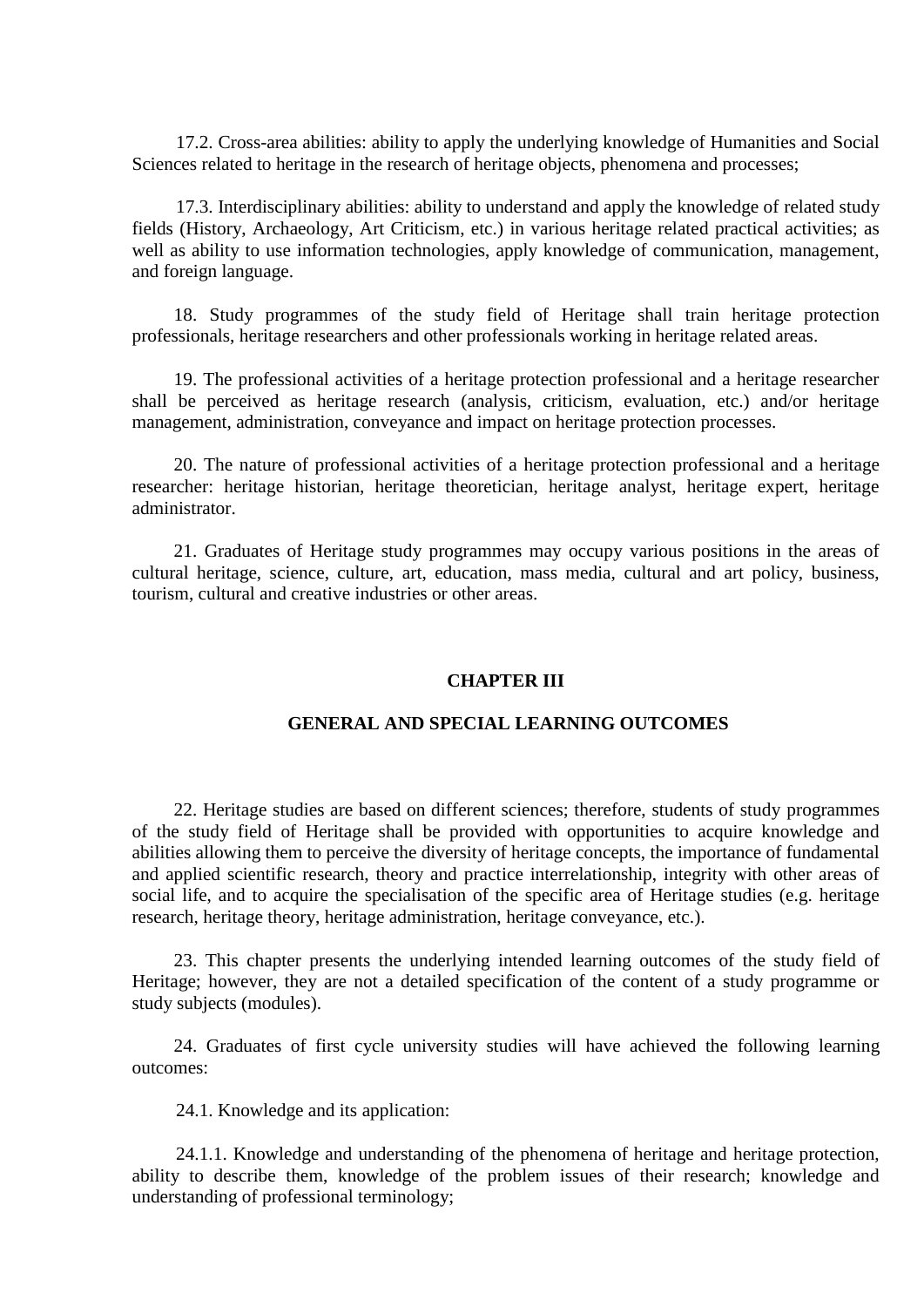24.1.2. Knowledge and understanding of the historical, social, cultural, ethnic and political contexts of the heritage phenomenon, ability to explain them in a wider context of time and space;

24.1.3. Knowledge of one or several types and areas of heritage;

24.1.4. Knowledge of the institutional framework of the heritage protection system and the basic principles of legal regulation of heritage in Lithuania as well as of the main international heritage protection acts; ability to apply them in the practical activities of the studied heritage area.

24.2. Research skills:

24.2.1. Keeping to the scientific requirements for the studied heritage area, ability to autonomously conduct a simple scientific research: define research goals and objectives, apply research methods, gather data about the research object and present scientific research findings and conclusions in clear and correct Lithuanian and/or other language of instruction of the study programme; ability to carry out the primary analysis of the sources of the studied heritage area and provide a summary, as well as to refer to the findings of already conducted scientific research;

24.2.2. Ability to understand research methods of different heritage areas and evaluate their validity.

24.3. Special abilities:

24.3.1. Ability to use various means of information search, bibliographical resources, archives, museum resources, oral history testimonies, etc.;

24.3.2. Ability to understand and critically evaluate the relationship of present events and processes with the past, identify historical preconditions for various heritage phenomena and processes as well as their consequences in the present (causality);

24.3.3. Ability to write speciality texts in correct Lithuanian and/or other language of the study programme;

24.3.4. Adherence to the ethical commitments of their study area identified in the national codes of ethics.

24.4. Social abilities:

24.4.1. Ability to work individually and in a team together with professionals of heritage and other areas, seeking common goals of professional activities; ability to seek quality of their professional activities, evaluate and improve it with regard to activity results and recommendations of professionals;

24.4.2. Respect for cultural diversity in professional activities;

24.4.3. Perception of moral responsibility for their activities;

24.4.4. Ability to fluently and reasonably communicate the knowledge of the studied heritage area to diverse audience both orally and in writing.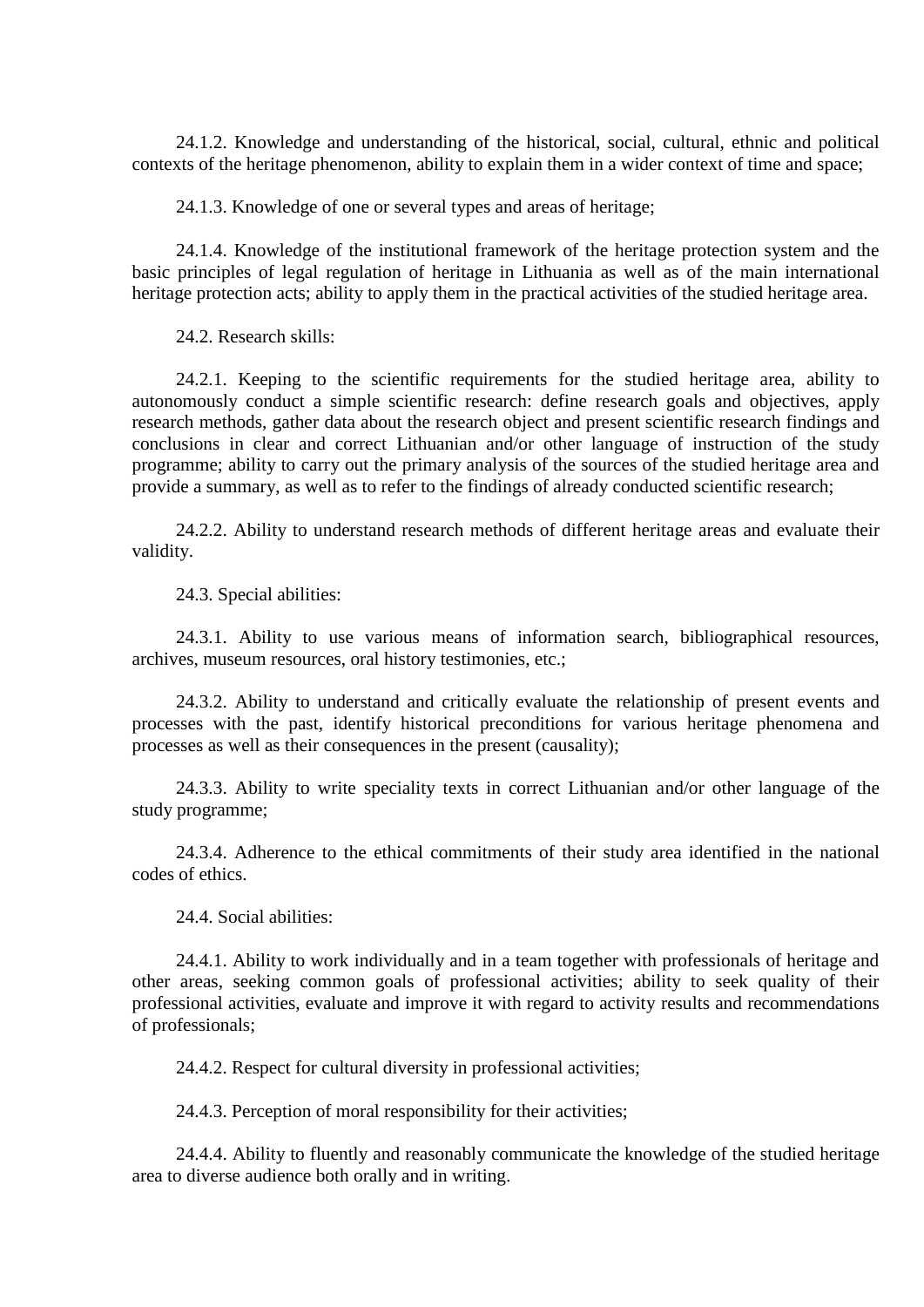24.5. Personal abilities:

24.5.1. Ability to autonomously study in the area of their professional activities and studies, organise and plan their learning process;

24.5.2. Ability to creatively respond to various situations arising in practical activities and make decisions;

24.5.3. Perception of moral responsibility for the impact of their activity and its results on society, economic and cultural development, wellbeing and environment.

25. Graduates of second cycle studies will have achieved the following learning outcomes:

25.1. Knowledge and its application:

25.1.1. Knowledge and understanding of the phenomena and processes of heritage and heritage protection, the problem issues of their research, ability to define them in the context of related sciences;

25.1.2. Knowledge, understanding and ability to relate the historical, social, cultural, ethnic and political contexts of the heritage phenomenon and refer to them when explaining the processes of heritage protection;

25.1.3. Knowledge of one or several types and areas of heritage in the comparative context of time and space;

25.1.4. Knowledge and understanding of the institutional framework of the heritage protection system and the principles of legal regulation of heritage in Lithuania as well as of the international heritage protection acts; ability to apply them in practical activities.

25.2. Research skills:

25.2.1. Ability to autonomously identify scientific (theoretical or applied) heritage research topics and formulate hypotheses;

25.2.2. Ability to gather, systematise, analyse and comment texts, documents, iconography and other sources, keeping to the requirements of the study field of Heritage;

25.2.3. Ability to understand the methods of related sciences, theoretical and/or applied research results and use them when solving research problems of the studied heritage area;

25.2.4. Ability to apply adequate scientific research methods and formulate reasoned research conclusions;

25.2.5. Ability to write heritage related texts targeted at different audiences, by applying the principles of academic writing.

25.3. Special abilities: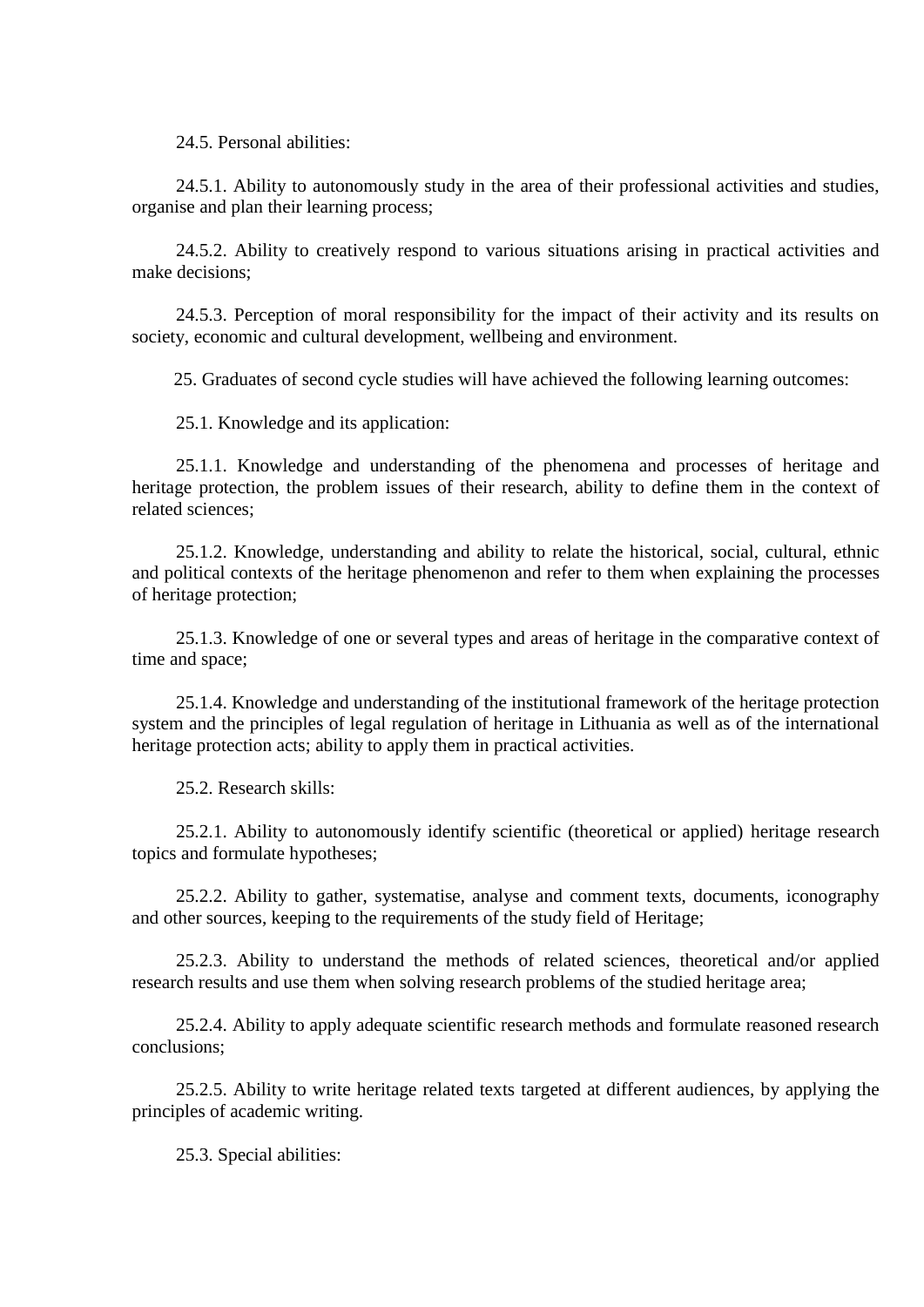25.3.1. Ability to formulate scientific argument-based proposals (conclusions, recommendations) when solving theoretical and practical issues of different heritage areas;

25.3.2. Ability to evaluate the object or phenomenon of heritage in the comparative context of time and space, with regard to the cultural, political, economic and other contexts of social life;

25.3.3. Ability to comment, annotate and edit heritage study texts according to the scientific requirements for the studied heritage area;

25.3.4. Adherence to the ethical commitments identified in the national and international codes of ethics for the professionals of various heritage areas.

25.4. Social abilities:

25.4.1. Ability to work individually and in a team together with professionals of heritage and other areas seeking common goals of professional activities;

25.4.2. Ability to assume responsibility for the quality of their activities, its evaluation, improvement, the consequences of autonomously made decisions and the social impact of their activities, raise public awareness of heritage protection, recognise and respond to the changing expectations of society in the areas of heritage and heritage protection;

25.4.3. Ability to follow the principles of fostering cultural diversity and multiculturalism in their professional activities;

25.4.4. Ability to manage information and fluently communicate both orally and in writing;

25.4.5. Ability to communicate knowledge of one or several heritage areas in a reasoned manner to professional and non-professional audiences.

25.5. Personal abilities:

25.5.1. Ability to systematically update professional knowledge and abilities, self-critically evaluate personal competence with regard to the analysis of performance results;

25.5.2. Ability to autonomously act in an unknown, changing, interdisciplinary environment, and undertake initiative in non-typical situations;

25.5.3. Ability to constructively and originally respond to various situations arising in professional activities, assume responsibility and solve them following the principles of professional ethics;

25.5.4. Perception of moral responsibility for the impact of their activity and its results on society, economic and cultural development, wellbeing and environment.

#### **CHAPTER IV**

#### **TEACHING, LEARNING AND ASSESSMENT**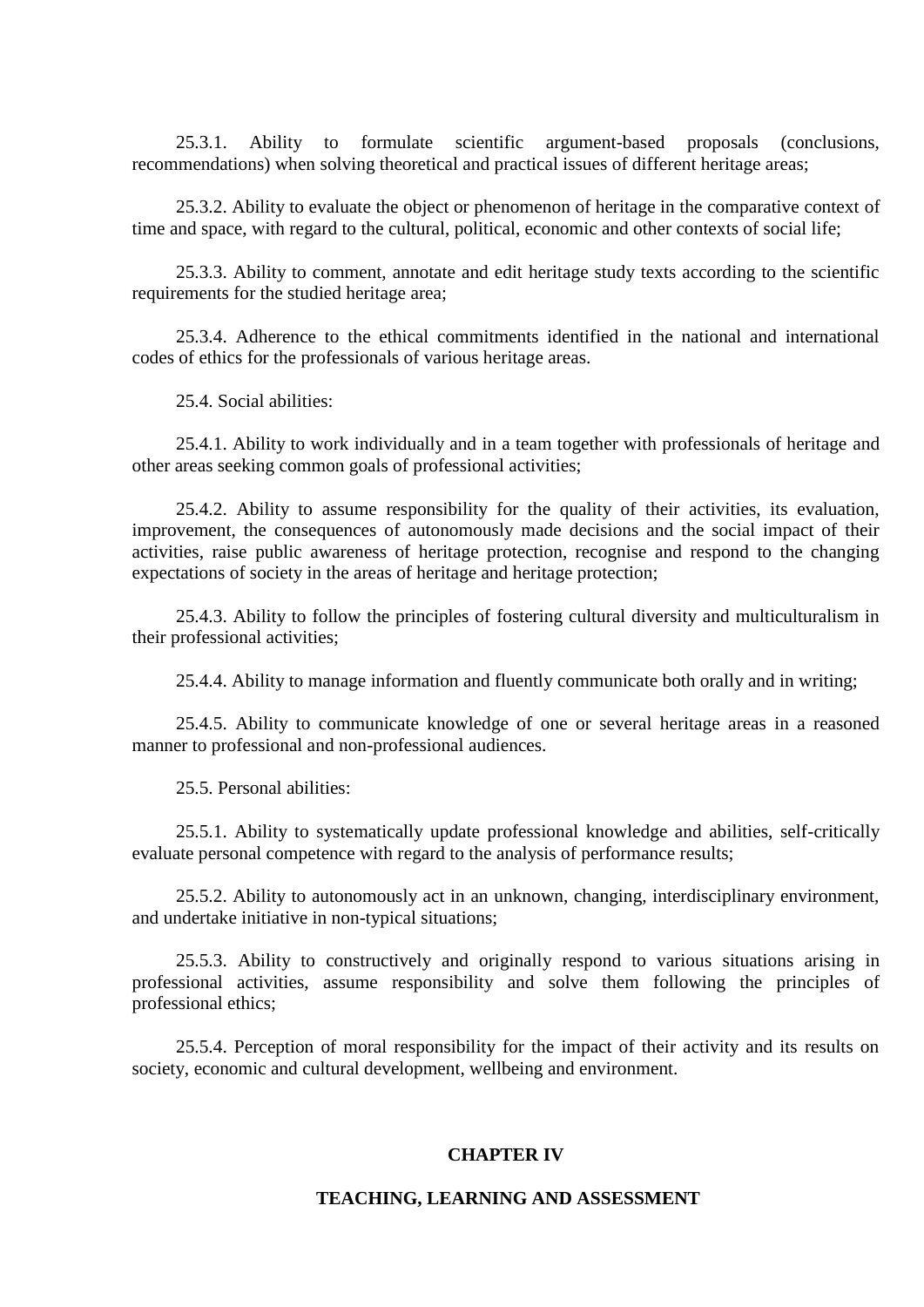26. Study programmes shall apply teaching, learning and assessment methods that best contribute to the achievement of the learning outcomes envisaged in the Descriptor and specific study programmes, integrate theoretical and practical aspects and are in line with the latest didactical tendencies.

27. Study programmes of the study field of Heritage should apply student-oriented teaching, learning and assessment methods.

28. The employed methods of teaching, learning and assessment shall be in line with the lifelong learning concept; therefore, a student's abilities to autonomously learn, work and improve as well as flexibly respond to changes shall be developed.

29. Study programmes shall apply different forms of teaching and learning: lectures, seminars, exercises in class, consultations, independent work, practical training, etc. The following teaching and learning methods may be applied: presentation, explanation, illustration and commenting of theoretical material; presentation, analysis, commenting and discussion of practical examples; case study; brainstorming; discussion; debates; autonomous analysis of study material; autonomous performance of individual or group tasks; presentation of individual or group tasks; role-play; expert method; mind and concept mapping; project teaching; problem-based teaching; reflection journal; study trip; *in situ* studies; methods related to virtual environment, etc.

30. The same teaching, learning and assessment methods may be applied in different cycle study programmes, but the content and complexity degree of given tasks should vary, as well as the student's self-sufficiency rate.

31. Study programmes shall envisage research work that develops analytical and critical skills and practical training that encourages the development and application of practical abilities.

32. Assessment of students' achievements shall be based on clear, objective and pre-defined criteria and shall take account of performance conditions and available resources. Students shall be provided with the opportunity to participate in decision-making regarding the methods and criteria of assessment of the achievement of learning outcomes, the number and volume of tasks.

33. Study programmes may apply different assessment methods: written or oral questioning, testing, paper, oral presentation, practical training, project, group and individual work reports, selfassessment or collegial assessment, etc. Furthermore, the search for new integrated assessment methods shall be encouraged. All knowledge and abilities described in learning outcomes shall be formally assessed by a method proving that students have this knowledge and abilities. Students shall receive adequate timely feedback on their performed tasks or prepared projects.

34. The system of assessment of students' achievements related to the study programme shall be clearly documented and allow a higher education institution to make certain that graduates have achieved the intended learning outcomes.

# **CHAPTER V**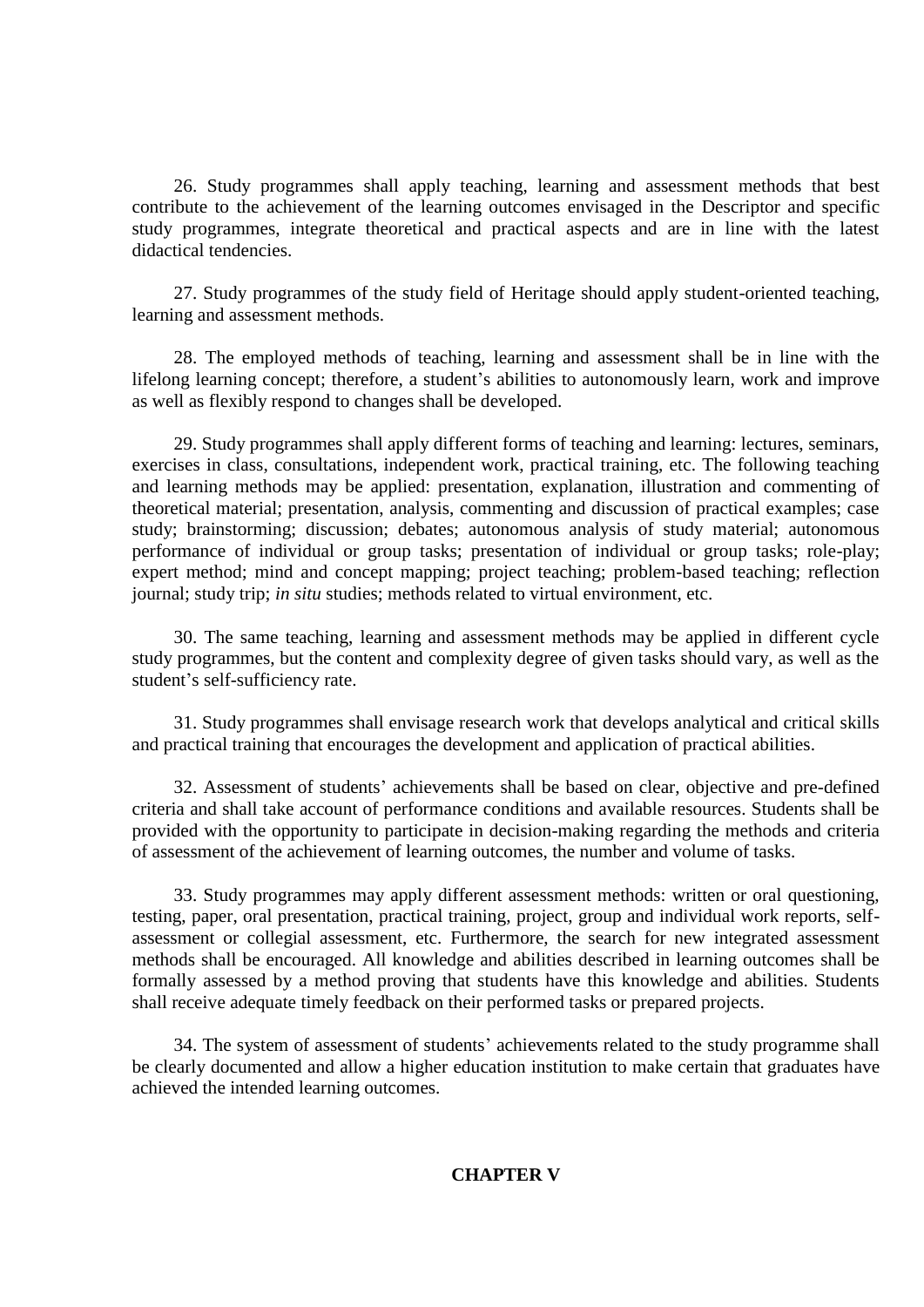# **REQUIREMENTS FOR THE IMPLEMENTATION OF STUDY PROGRAMMES**

35. Competent and qualified teachers shall form the basis of the study programme. Teachers shall be selected and their qualification and competence shall be evaluated according to the following criteria: practical teaching experience, interest and active involvement in the development of efficient and advanced teaching methods, the level of scientific activities, ability to fluently communicate in at least one international foreign language, recognition in professional, scientific and other communities, participation in professional development programmes and traineeships, professional insight, interest in the study affairs of students, ability to advise students on their study affairs and professional career, as well as knowledge of the criteria for the assessment of study programmes.

36. Study programmes may be taught by persons who hold at least a Master's degree or an equivalent higher education qualification corresponding to the study or science field of their taught study subjects (modules).

37. At least 50 per cent of the volume of the first cycle study programme in credits and at least 80 per cent of the volume of the second cycle study programme in credits should be taught by associate professors or professors. The majority of them should work in a higher education institution that implements the study programme. Field subjects shall be taught by teachers with at least three years' experience of scientific activities in this field related to the taught subject (module). Part of field subjects should be taught by professionals with practical work experience in the field.

38. First and second cycle studies of the study field of Heritage shall be completed by the public defence of a final thesis (project).

39. A final thesis (project) shall reveal knowledge and abilities, scientific research and independent work competences acquired during studies. With the final thesis a student shall demonstrate the level of knowledge and understanding, the ability to analyse the chosen topic, evaluate the works of the respective field (branch) previously done by other persons, conduct research, clearly and reasonably formulate research findings and present them according to the requirements set by a higher education institution. The final thesis may be prepared in the form of a project, revealing competences corresponding to the learning outcomes of the programme.

40. At least 12 study credits shall be given to the final thesis (project) and its defence in first cycle studies. If a double Bachelor's degree is awarded, final theses (projects) of the major study field (branch) and the minor study field (branch) shall be provided, by giving them at least 15 study credits in total.

41. At least 30 study credits shall be given to the preparation of the final thesis (project) and its defence in second cycle studies.

42. First and second cycle Final Thesis (Project) Defence and Evaluation Commissions shall be formed in accordance with the procedure for the formation of Final Thesis (Project) Defence and Evaluation Commissions approved by a higher education institution. The Commission shall consist of competent professionals of the area of heritage (with regard to the specific study programme):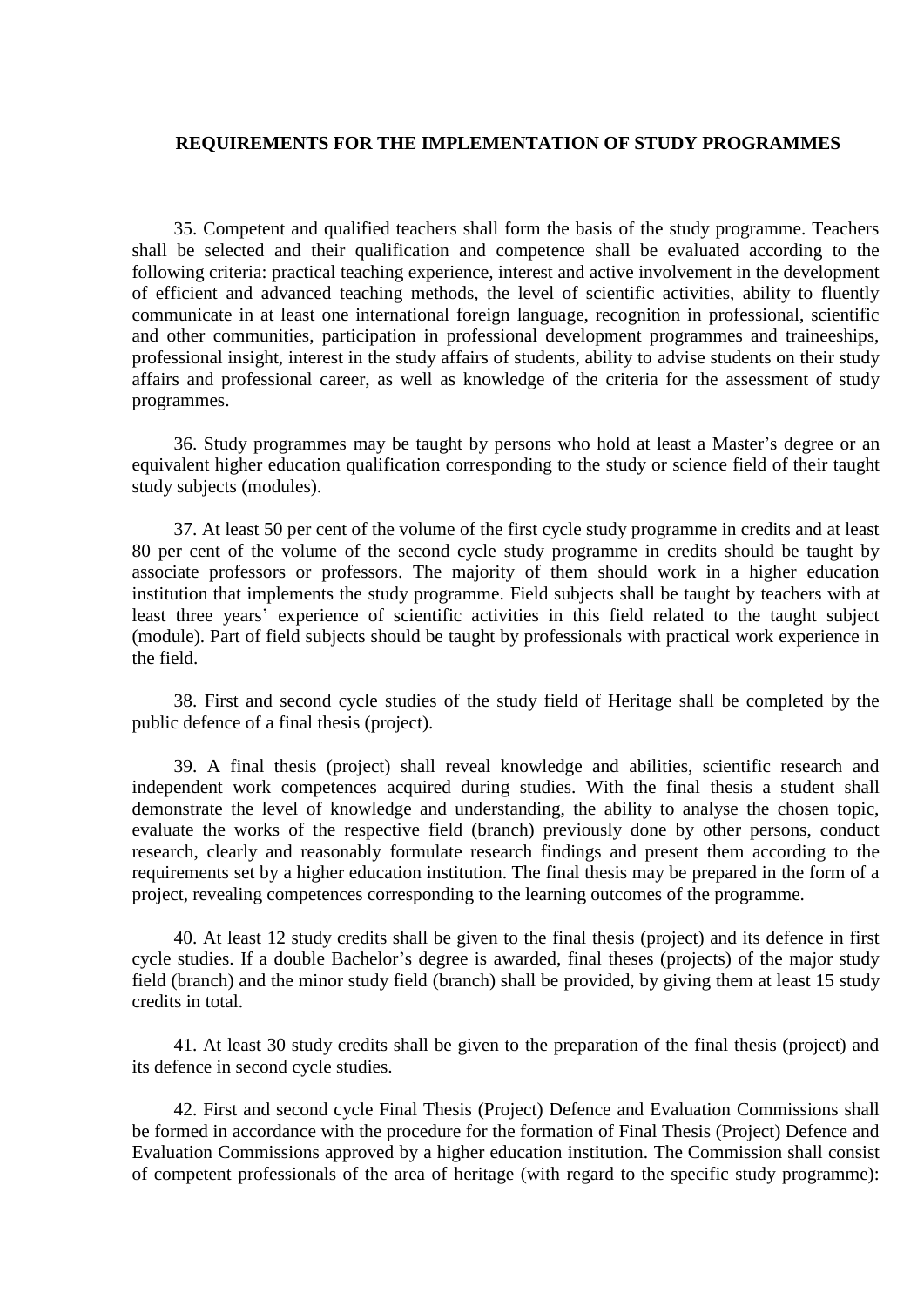scientists and stakeholder representatives. Members of the Final Thesis Evaluation Commission, except for stakeholder representatives, shall hold a Doctor of Science degree.

43. The procedure of final thesis (project) evaluation shall be clearly documented.

44. An integral mandatory part of study programmes of the study field of Heritage of first cycle studies shall be practical training. The total volume of practical training shall be not less than 15 study credits. In the second cycle practical training may be conducted depending on the nature of the study programme and the requirements set by a higher education institution. Competences that correspond to the aim of the specific study programme and intended learning outcomes shall be developed during practical training.

45. Practical training shall be organised in accordance with the procedure for organisation of practical training developed by a higher education institution. The content of practical training of the specific study programme shall be described in accordance with the form approved by a higher education institution, which shall indicate the aim of practical training, the intended learning outcomes, the system and criteria of assessment of acquired competences, tasks, etc. Before practical training, students shall be acquainted with the procedure for organisation of practical training, aims, tasks, the system and criteria of assessment of their achievements.

46. Practical training supervisors in institutions or organisations shall be involved in the process of improvement of the content of practical training tasks and organisation of practical training.

47. A higher education institution may offer the students a list of practical training locations. A student may find a practical training location himself/herself. After selecting the practical training institution, a tripartite agreement shall be concluded between a student, a higher education institution and a practical training institution.

48. Facilities and learning resources shall meet the following minimum requirements:

48.1. Auditoriums and other teaching and independent work premises shall meet hygiene and occupational safety requirements;

48.2. Auditoriums and other teaching and independent work premises shall be equipped according to the needs of the specific study programme and have appropriate equipment (audio and video equipment, hardware and software corresponding to the content of the specific study programme) in order to organise the study process;

48.3. Libraries and reading rooms shall have collections of scientific and other specialised literature, study material, as well as access to international databases and a digital catalogue;

48.4. Facilities shall be regularly renewed.

49. The information learning system based on information and communication technologies, consisting of information learning content and learning process management systems, as well as support for students, feedback, teaching and learning process participant communication means may be used in the study process.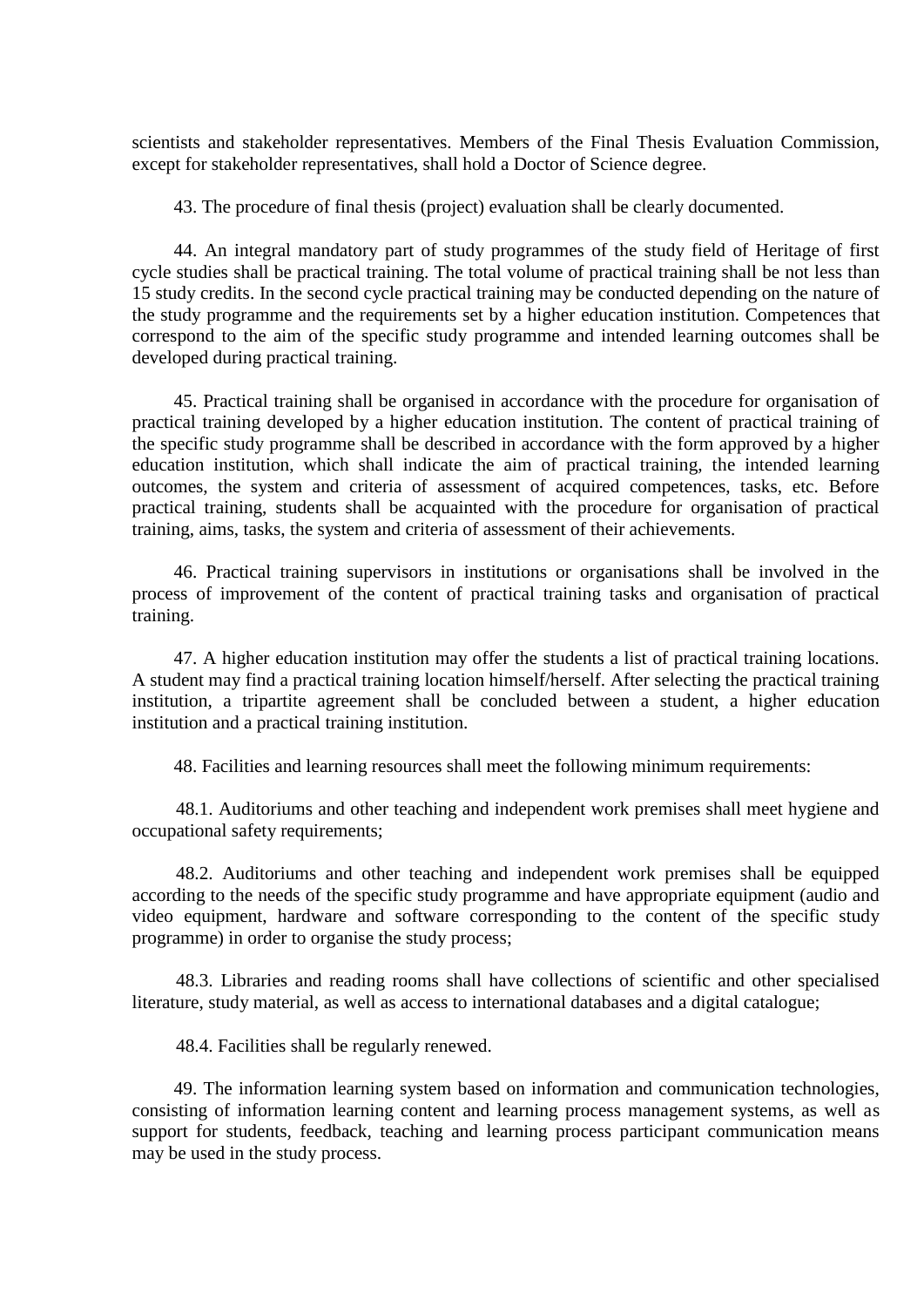50. Students shall be provided with the opportunity to study analogical study programmes of higher education institutions of other countries by way of competition and accumulate part of programme credits.

51. Students shall be periodically consulted on their career opportunities.

52. Implementers of the study programme shall regularly evaluate the demands of the labour market and organise the surveys of students, graduates, employers and other stakeholders. Obtained data shall be used as a basis to adjust the study programme and its subjects (modules).

53. Information about the study programme and its changes shall be publicly available on the website of a higher education institution.

### **CHAPTER VI**

## **DESCRIPTOR OF LEVELS OF ACHIEVED LEARNING OUTCOMES**

54. The levels of achievement of the graduates of the study field of Heritage are the following: excellent (highest), typical (standard, average) and threshold (minimal).

55. The levels of first cycle studies of the study field of Heritage are the following:

55.1. Excellent achievement level. A graduate:

55.1.1. Demonstrates excellent general university education knowledge, excellent understanding of the phenomena of heritage and heritage protection, special knowledge and understanding of the studied heritage area in the comparative context of time and space, as well as the ability to apply acquired theoretical knowledge in practice;

55.1.2. Demonstrates excellent knowledge of the research methods of the studied heritage area, the ability to autonomously conduct research of heritage or related phenomena;

55.1.3. Is able to evaluate heritage, understand the diversity of heritage values and present heritage to different audiences in a reasoned manner;

55.1.4. Is able to understand the possibilities of using heritage for the needs of modern society, and apply theoretical knowledge in practice;

55.1.5. Is able to act individually and in a group, critically evaluate and autonomously improve professional activities, assume moral responsibility for the consequences of his/her activities.

55.2. Typical achievement level. A graduate: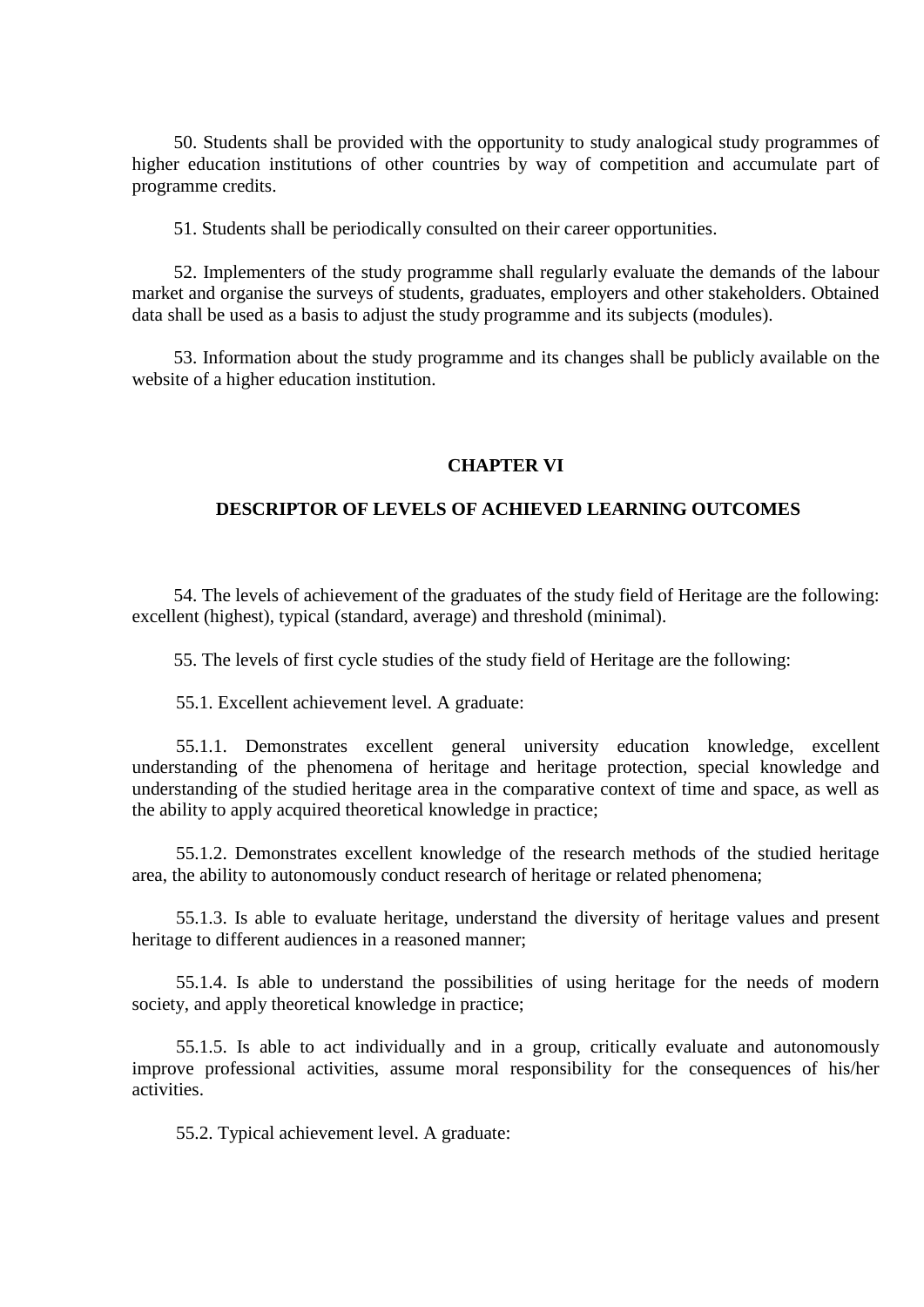55.2.1. Demonstrates sufficient general university education knowledge, sufficient understanding of the phenomena of heritage and heritage protection and special knowledge of the studied heritage area;

55.2.2. Is able to conduct research of the studied heritage area of average complexity according to presented methodology;

55.2.3. Is able to perform common professional tasks according to the area of his/her specialisation;

55.2.4. Is able to formulate scientific argument-based statements both orally and in writing;

55.2.5. Is able to act individually and in a group, critically evaluate his/her performance, improve activities with regard to professionals' recommendations, perceive moral responsibility for the consequences of his/her activities.

55.3. Threshold achievement level. A graduate:

55.3.1. Demonstrates basic general university education knowledge, basic understanding of the phenomena of heritage and heritage protection and basic knowledge of the studied heritage area;

55.3.2. Is able to conduct simple research according to presented methodology;

55.3.3. Is able to apply basic scientific knowledge and activity methods of the studied area in his/her professional activities;

55.3.4. Is able to work in a group and perform elementary professional tasks of the studied area;

55.3.5. Is able to understand the importance of continuous professional improvement, perceive responsibility for the consequences of performed activities.

56. The levels of second cycle studies of the study field of Heritage are the following:

56.1. Excellent achievement level. A graduate:

56.1.1. Demonstrates deep and systematic knowledge of the phenomena and processes of heritage and heritage protection, uses wide knowledge acquired autonomously during studies; is able to apply theoretical and practical knowledge when solving the specific problems of heritage area;

56.1.2. Is able to identify relevant scientific issues of the studied heritage area in the context of related sciences, apply the most efficient research methods, critically evaluate validity of scientific research;

56.1.3. Is able to give scientific argument-based recommendations regarding heritage research, administration and conveyance with regard to the historical, social, cultural, ethnic and political contexts;